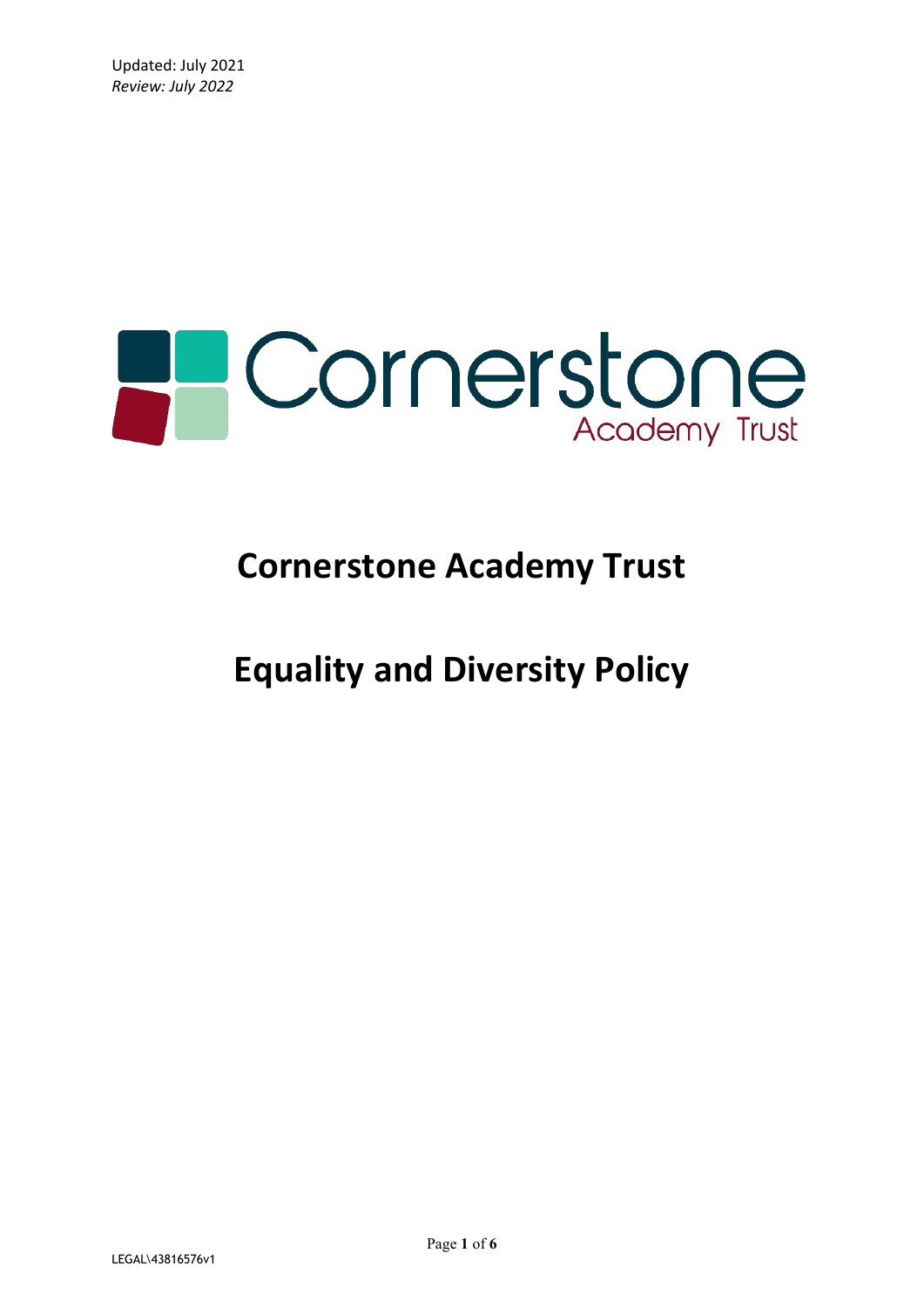## **Equality and Diversity Policy**

The Trust is committed to promoting equality of opportunity for all staff and job applicants. We aim to create a working environment in which all individuals are able to make best use of their skills, free from discrimination or harassment, and in which all decisions are based on merit.

This policy is required to ensure that the Trust complies with equality legislation. The Trust recognises that it has to make special efforts to ensure that all groups prosper, including:

- those with special educational needs
- who have difficulties in accessing the Trust's facilities or services
- who speak English as an additional language
- who have frequent moves and lack stability leading to time out of education (eg children in care)
- who as children are caring for others
- who come from homes with low income and/or inadequate study space
- who experience bullying, harassment or social exclusion
- with low parental support or different parental expectations
- with emotional, mental and physical well being needs
- who exhibit challenging behaviour
- who come from minority ethnic groups including travellers, refugees and asylum seekers.

The Trust does not discriminate against staff on the basis of age, disability, gender reassignment, gender identity, marital or civil partner status, pregnancy or maternity, race, colour, nationality, ethnic or national origin, religion or belief, sex or sexual orientation (protected characteristics).

The principles of non-discrimination and equality of opportunity also apply to the way in which staff treat pupils, parents, carers, visitors, contractors and former staff members.

Under the general public sector equality duty under the Equality Act 2010, our Trust must have due regard to the need to:

- (i) eliminate discrimination, harassment and victimization
- (ii) advance equality of opportunity between people who share a protected characteristic and those who do not; and
- (iii) foster good relations between people who share a protected characteristic and those who do not.

The duty covers the protected characteristics of race, disability, sex, age, sexual orientation, religion or belief, pregnancy and maternity, gender identity and gender reassignment. The first part of the duty - the duty to eliminate discrimination, harassment and victimisation - also applies to the protected characteristic of marriage and civil partnership.

All staff have a duty to act in accordance with this policy and treat colleagues with dignity at all times, and not to discriminate against or harass other members of staff, regardless of their status.

This policy does not form part of your contract of employment and may be amended at any time.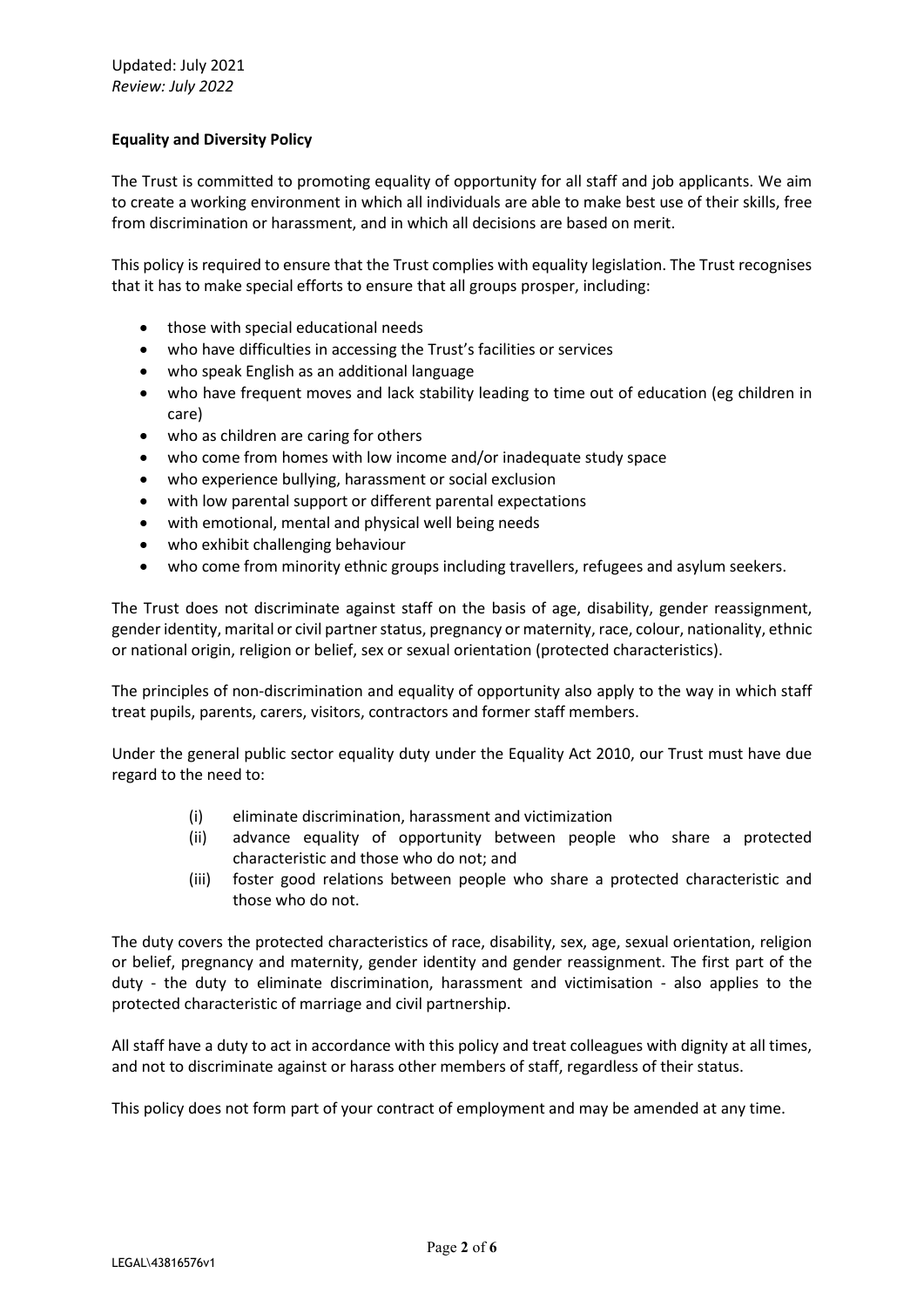### **Who is covered by the policy?**

This policy covers all individuals working at all levels and grades, including senior managers, employees, contractors, students, part time and fixed term employees, volunteers, casual workers and agency staff (collectively referred to as staff in this policy).

#### **Who is responsible for this policy?**

The Personnel Committee has overall responsibility for the effective operation of this policy and for ensuring compliance with the relevant statutory framework. The Personnel Committee has delegated day to day responsibility for operating the policy and ensuring its maintenance and review to the CEO. If you have any questions about the content or application of this policy, you should contact the CEO.

#### **Roles and Responsibilities**

The CEO will ensure that a Trust culture and ethos is established, maintained and developed which:

- celebrates diversity/equality and achievement
- promotes high expectations, positive attitudes towards disabled people and those of different ethnic groups/religions
- listens to and involves pupils, parents, carers and staff
- communicates behaviour expectation
- ensure that it welcomes applications for school places at Trust schools and jobs from all sections
- ensure that incidents are reported, analysed, addressed swiftly and effectively, and reported on.

The staff will actively implement this policy and the equalities plan, and support the monitoring and impact.

Parents and carers will be consulted on the policy regularly and be kept informed.

Visitors and contractors will be made aware of the policy through relevant signs around the schools and clauses in contracts.

The Board of Trustees will:

- incorporate equality targets into the Trust plan
- designate a lead Trustee for equality issues
- use its power to nominate Trustees to ensure its composition reflects the community it serves
- encourage parents and staff from all ethnic groups when recruiting to the Trustee board
- apply the principles of best values without discrimination when purchasing goods and services
- monitor and evaluate the implementation and impact of this policy using the outcomes to inform future plan
- disseminate the outcomes of evaluation to the whole Trust community, together with a summary of the action to be taken.

We expect all members of the Trust community to be committed to this policy, and that visitors will comply with it. We accept responsibility for ensuring that this is implemented in every aspect of school life. If there is a breach of the policy, we will take appropriate action.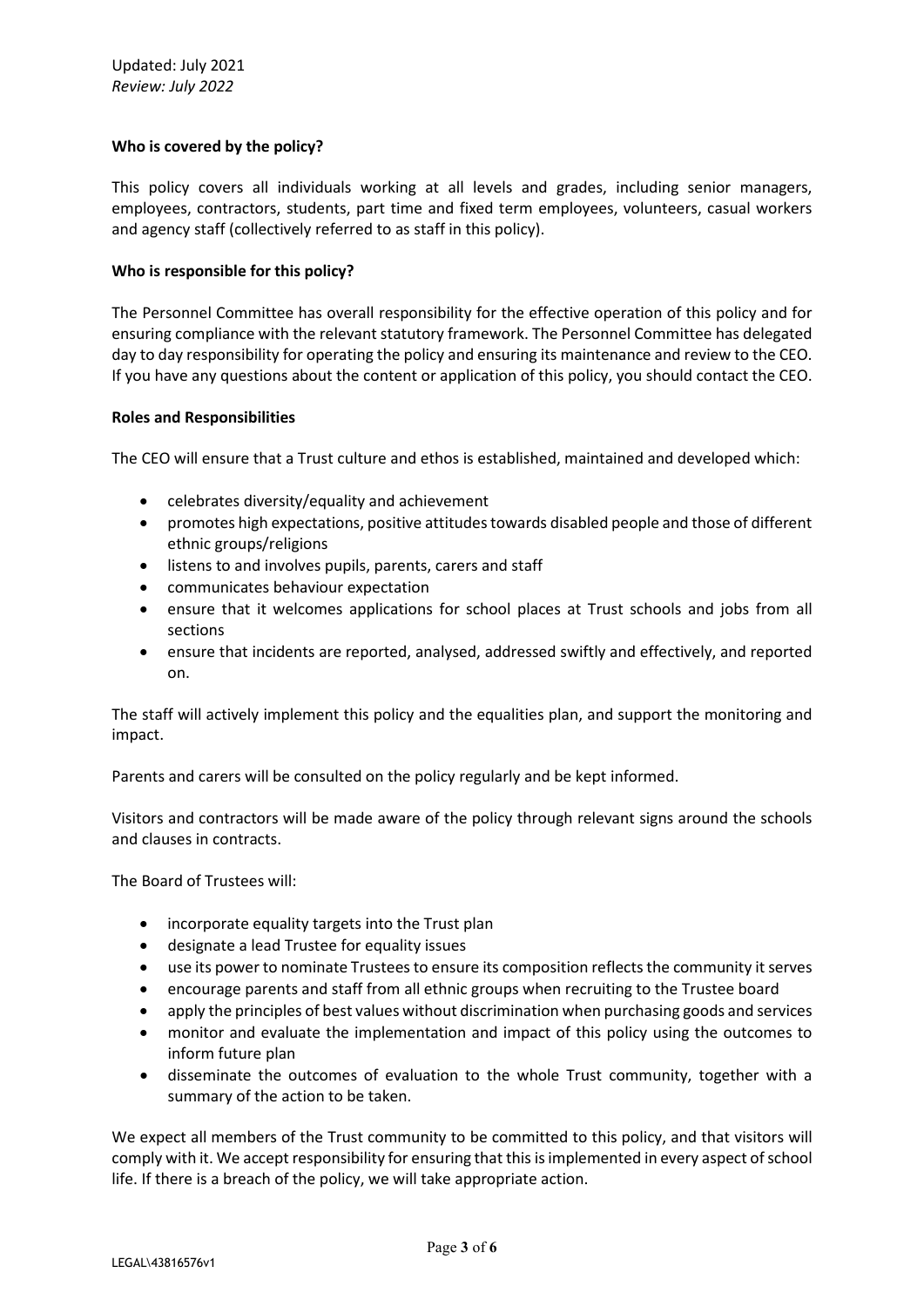All managers must set an appropriate standard of behaviour, lead by example and ensure that those they manage adhere to the policy and promote our aims and objectives with regard to equal opportunities.

### **Scope and Purpose of the Policy**

This policy applies to all aspects of our relationship with staff and to relations between staff members at all levels. This includes job advertisements, recruitment and selection, training and development, opportunities for promotion, conditions of service, pay and benefits, conduct at work, disciplinary and grievance procedures, and termination of employment.

We will take appropriate steps to accommodate the requirements of different religions, cultures and domestic responsibilities.

### **Forms of Discrimination**

- Discrimination by or against an employee is generally prohibited unless there is a specific legal exemption. Discrimination may be direct or indirect and it may occur intentionally or unintentionally.
	- Direct discrimination occurs where someone is treated less favourably because of one or more of the protected characteristics as set out above. In limited circumstances, employers can directly discriminate against an individual for a reason related to any of the protected characteristics where there is a genuine occupational requirement. The occupational requirement must be crucial to the post and a proportionate means of achieving a legitimate aim. It will only be exceptional circumstances that this will apply in our Trust.
	- Indirect discrimination occurs where someone is disadvantaged by a provision, criterion or practice that also puts people with a protected characteristic at a particular disadvantage. Such a requirement will need to be objectively justified.
- Harassment related to any of the protected characteristics is prohibited. Harassment is unwanted conduct that has the purpose or effect of violating someone's dignity, or creating an intimidating, hostile, degrading, humiliating or offensive environment for them.
- Victimisation is also prohibited. This is less favourable treatment of someone who has complained or given information about discrimination or harassment, or supported someone else's complaint.
- Associative discrimination is where an individual is directly discriminated against or harassed for association with another individual who has a protected characteristic.
- Perceptive discrimination is where an individual is directly discriminated against or harassed based on a perception that a person has a particular protected characteristic irrespective of whether they do have that protected characteristic (this does not include marriage and civil partnership and pregnancy and maternity).
- Third party harassment occurs where an employee is harassed and the harassment is related to a protected characteristic (other than marriage and civil partnership, and pregnancy and maternity), by third parties such as parents and carers, clients or customers.

#### **Recruitment and Selection**

We aim to ensure that no job applicant suffers discrimination because of any of the protected characteristics above. Our recruitment procedures are reviewed regularly to ensure that individuals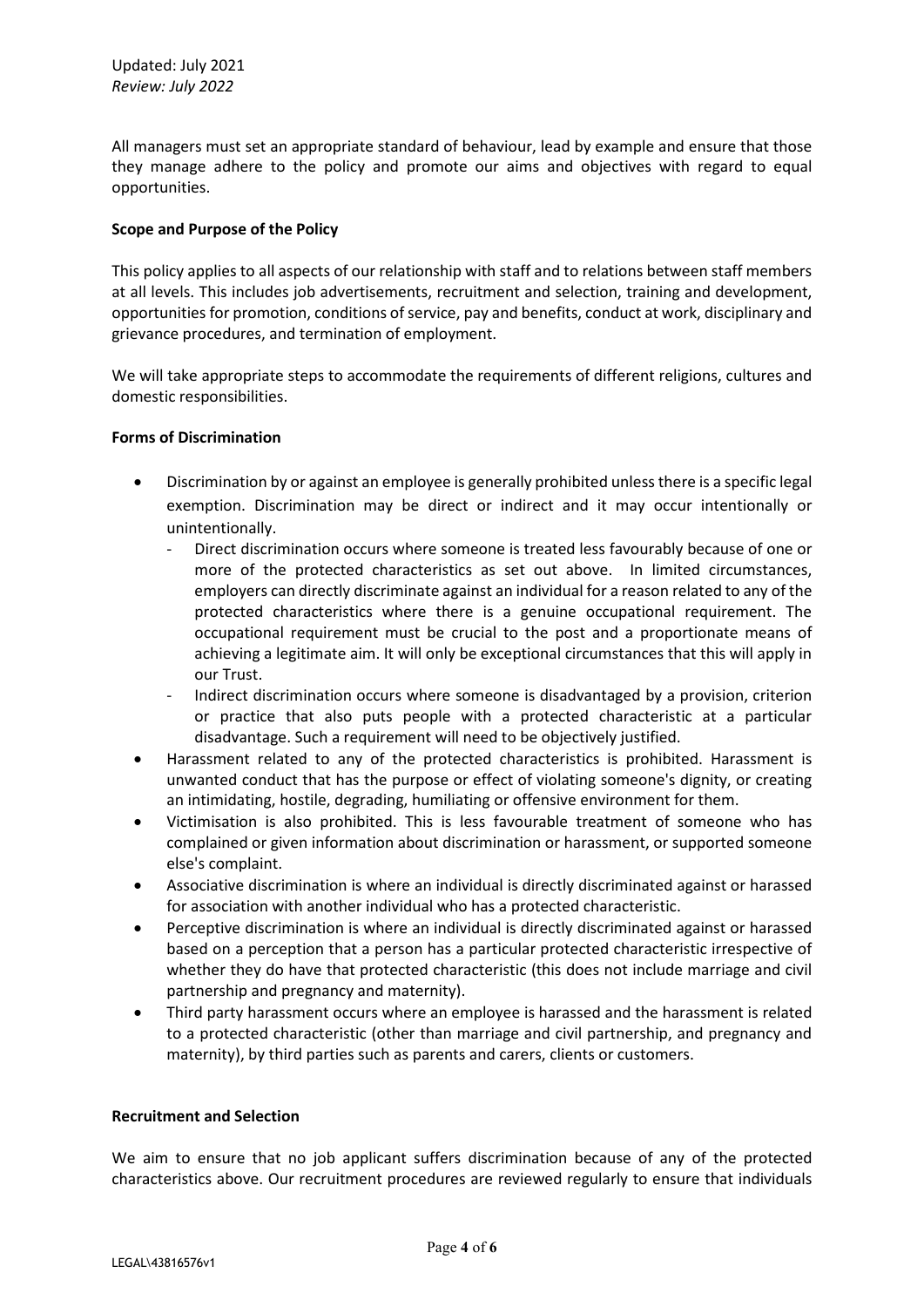Updated: July 2021 *Review: July 2022*

are treated on the basis of their relevant merits and abilities. Job selection criteria are regularly reviewed to ensure that they are relevant to the job and are not disproportionate. Shortlisting of applicants should be done by more than one person wherever possible.

Job advertisements should avoid stereotyping or using wording that may discourage groups with a particular protected characteristic from applying. We will take steps to ensure that our vacancies are advertised to a diverse labour market.

Applicants should not be asked about health or disability before a job offer is made. There are limited exceptions which should only be used with the CEO's approval. For example:

- questions necessary to establish if an applicant can perform an intrinsic part of the job (subject to any reasonable adjustments)
- questions to establish if an applicant is fit to attend an assessment or any reasonable adjustments that may be needed at interview or assessment
- positive action to recruit disabled persons
- equal opportunities monitoring (which will not form part of the decision-making process).

Applicants should not be asked about past or current pregnancy or future intentions related to pregnancy. Applicants should not be asked about matters concerning age, race, religion or belief, sexual orientation, gender identity or gender reassignment without the approval of the CEO (who should first consider whether such matters are relevant and may lawfully be taken into account).

We are required by law to ensure that all employees are entitled to work in the UK. Assumptions about immigration status should not be made based on appearance or apparent nationality. All prospective employees, regardless of nationality, must be able to produce original documents (such as a passport) before employment starts, to satisfy current immigration legislation. The list of acceptable documents is available from the UK Border Agency.

To ensure that this policy is operating effectively, and to identify groups that may be underrepresented or disadvantaged in our organisation, we monitor applicants' ethnic group, gender, disability, sexual orientation, religion and age as part of the recruitment procedure. Provision of this information is voluntary and it will not adversely affect an individual's chances of recruitment or any other decision related to their employment. The information is removed from applications before shortlisting, and kept in an anonymised format solely for the purposes stated in this policy. Analysing this data helps us take appropriate steps to avoid discrimination and improve equality and diversity.

### **Staff Training, Promotion and Conditions of Service**

Staff training needs will be identified through regular staff appraisals. All staff will be given appropriate access to training to enable them to progress within the organisation and all promotion decisions will be made on the basis of merit.

Pay and promotion decisions will be based on an employee's performance (where relevant), skills and experience as detailed in our Pay Policy.

Our conditions of service, benefits and facilities are reviewed regularly to ensure that they are available to all staff who should have access to them and that there are no unlawful obstacles to accessing them.